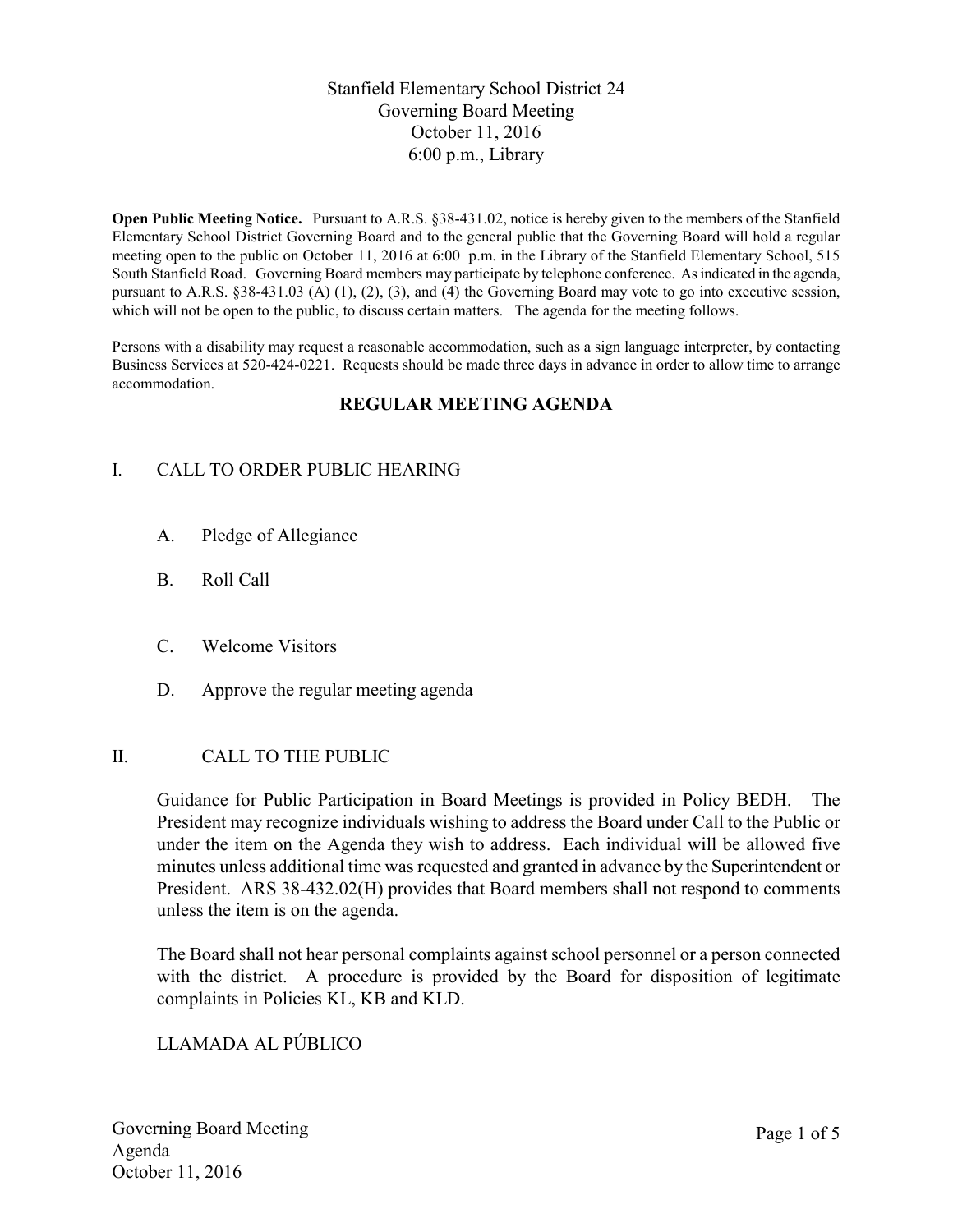La póliza BEDH, provee una guía publica para participar en juntas de la Mesa Directiva. El presidente de la Mesa Directiva puede reconocer a los individuos que desean dirigirse a la mesa bajo llamada al público o bajo el artículo en la agenda que desean tratar. A cada individuo se le otorgaran cinco minutos de tiempo, a menos que el Presidente o Superintendente le hayan concedido tiempo adicional por adelantado. La Póliza ARS 38- 432.02 dice que ningún miembro de la mesa responderá a ningún tipo de comentarios de temas que no estén en la agenda.

La mesa no oirá quejas personales en contra de personal de la escuela o personas que tengan alguna conexión con el Distrito. Para este tipo de quejas la mesa provee otro tipo de procedimientos para la disposición de quejas legítimas las cuales se encuentran en las siguientes Pólizas KL, KB, y KLD.

# III. APPROVAL OF MINUTES

Approve the September 6, 2016 regular governing board meeting minutes.

### IV. AWARDS AND RECOGNITIONS

- A. Students of the Month
- B. Employees of the Month
- 1. Certified
- 2. Classified

#### V. PRESENTATION

A. Health and Wellness update – Yvette Hernandez

# VI. REPORTS

- A. Superintendent's Report
	- 1. Technology Update
	- 2. Elections update
	- 3. Pinal County Director information
	- 4. Notice of cancellation of election for SESD Governing Board
- B. September Public Funds Expenditure Reports (Pages 1-4)
- C. September Student Activities Report (Page 5-6)
- D. Principal's Report (Page 7)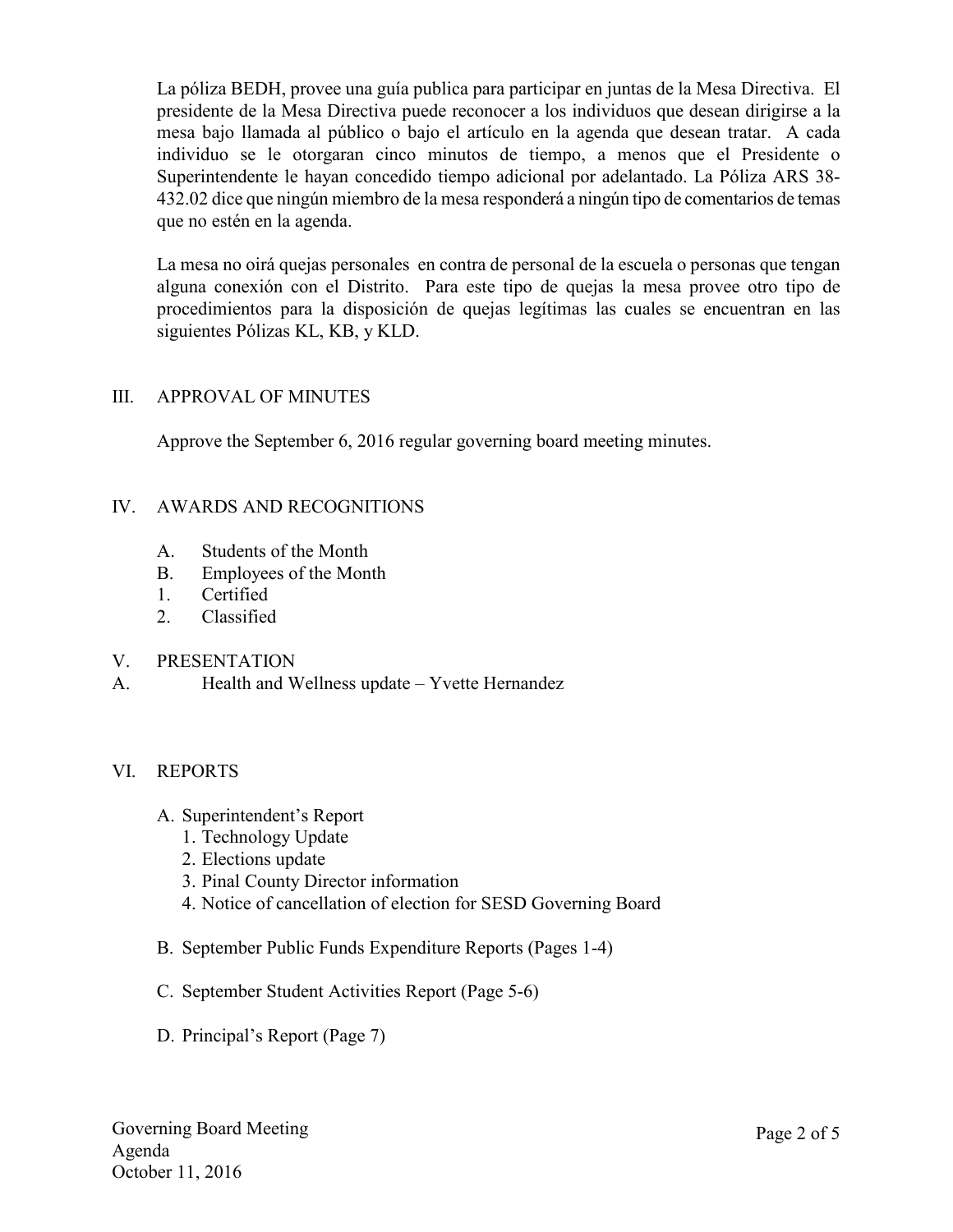- E. Operations Support Services Reports (Pages 8 10)
	- 1. Maintenance
	- 2. Transportation
	- 3. Technology

### VII. NEW BUSINESS ACTION ITEMS – PERSONNEL

All hiring is pending satisfactory completion of background investigation, records verification, and fingerprint report.

A. Approve extra duty compensation for administration support tasks as assigned by the principal and the Superintendent for FY17:

- a. Angela Richter
- b. Carrie Van Slyke

B. Approve hire for 2016-17, Notice of Substitute Instructional Aide Appointment for Cecilia Gonzales

C. Approve hire for 2016-17, Notice of Substitute Teacher Appointment:

- 1. Frida Adams
- 2. Teresa Binder
- 3. Vera Belling-Sangor
- 4. Ronald Hancock

D. Approve hire effective October 10, 2016, Notice of "At-Will' Appointment – Initial, 189-day schedule 1.0 FTE for Jim Tapia, Maintenance Worker II

E. Accept resignation for Luis Espuma, Maintenance Worker II, effective September 23, 2016 (Page 11)

F. Accept resignation for Karin Shaw, Teacher, effective September 16, 2016, and discuss and take possible action regarding liquidated damages fee (Page 12)

G. Accept resignation for Juanita Barboza, Instructional Aide, effective October 4, 2016 (Page 13)

H. Approve hire effective October 10, 2016, Notice of "At-Will" Appointment – Initial, 189-day schedule 0.5 FTE for Amalia Armenta, Dispatcher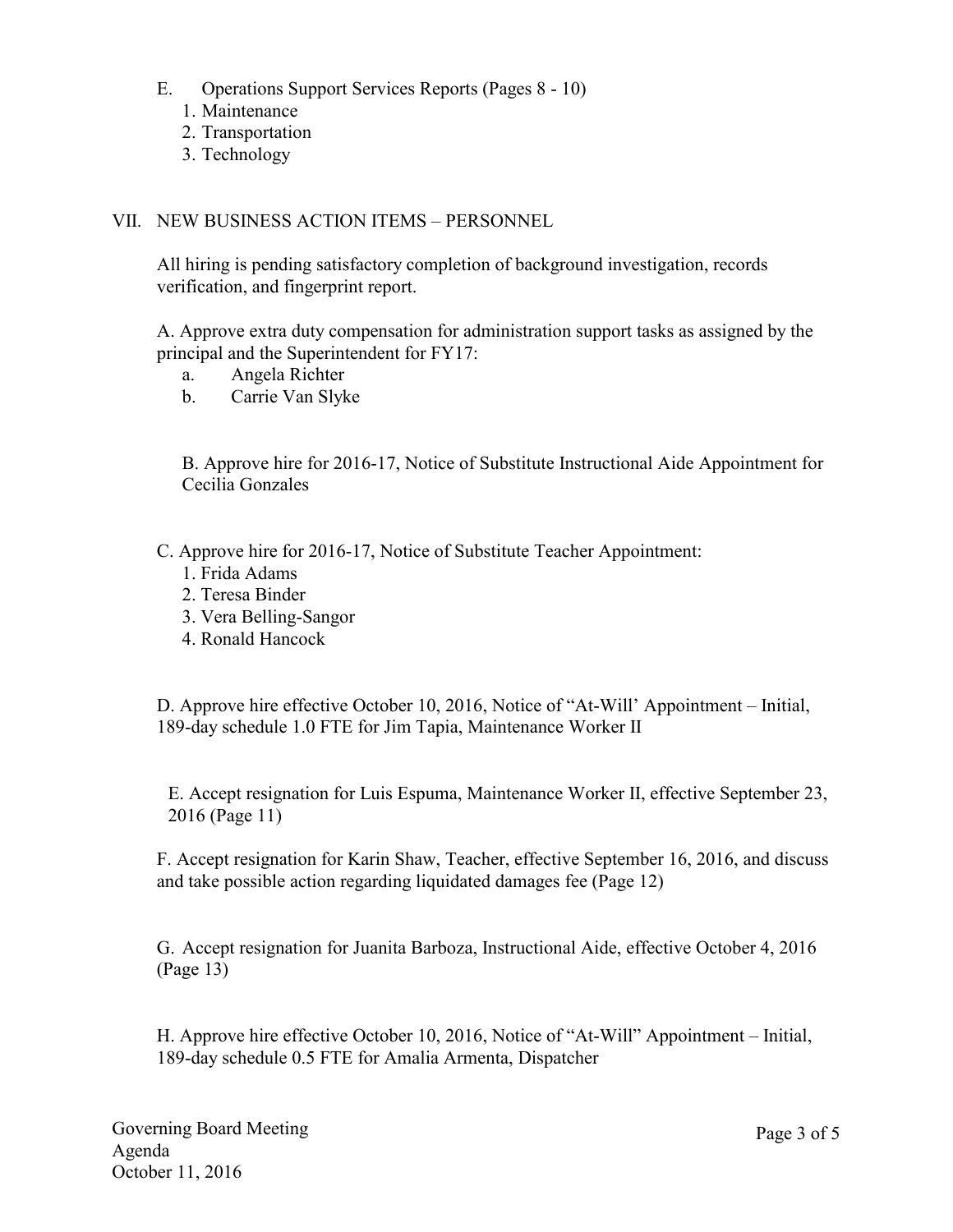I. Approve termination of Rebecca Acuna, Instructional Aide, effective August 8, 2016, due to job abandonment

J. Approve hire effective October 11, 2016, Notice of "At-Will" Appointment – Initial 189 day schedule for Dori Diaz, Driver Trainer

K. Accept extra duty contract declined for Nancy Yazzie, 2016-17 Girls Basketball (Page 14)

L. Approve hire effective October 11, 2016, Notice of "At-Will" Appointment – Initial 189-day schedule for Jose Reyes, Bus Driver

M. Approve extra duty contract for 2016-17 for Giles Liddell, Girls Basketball

# VIII. NEW BUSINESS ACTION ITEMS – BUSINESS

# A. Ratify approval of payroll vouchers

- 1. PV8 \$ 138,723.64
- 2. PV9 \$136,564.16

#### B. Ratify approval of expense vouchers

- 1. EV1708 \$16,557.34
- 2. EV1709 \$55,076.74
- 3. EV1710 \$26,219.37
- 4. EV1711 \$24,457.36
- 5. EV1712 \$2.18
- 6. EV1713 \$26,438.55